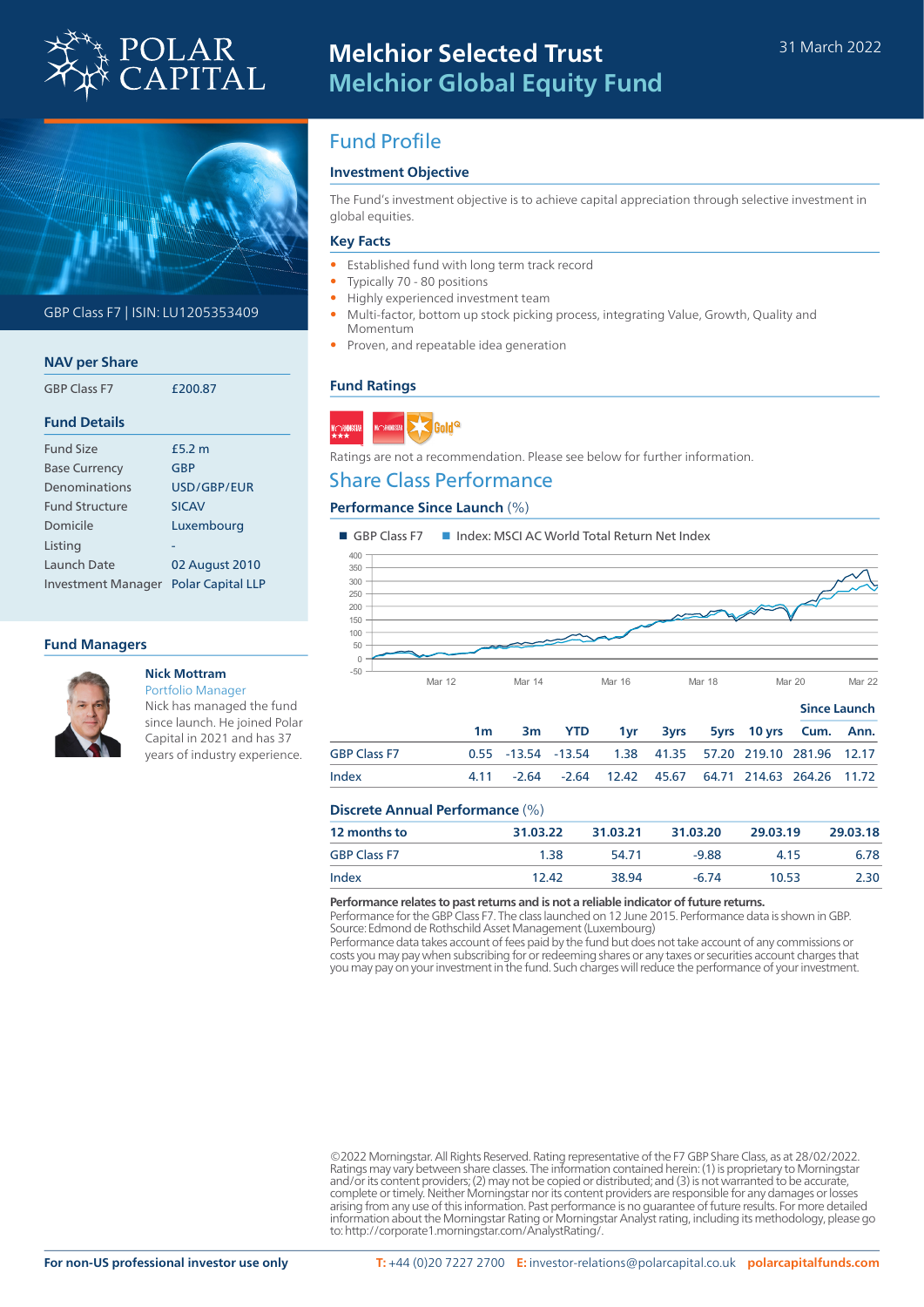

As at 31 March 2022

### **Top 10 Positions** (%)

| Microsoft                        | 3.5    |
|----------------------------------|--------|
| Alphabet                         | 3.0    |
| <b>UnitedHealth Group</b>        | 2.1    |
| Thermo Fisher Scientific         | 2.0    |
| AutoZone                         | 1.9    |
| Accenture                        | 1.8    |
| <b>TSMC</b>                      | 1.8    |
| Arthur J Gallagher & Co          | 1.8    |
| Synopsys                         | 1.7    |
| Roche                            | 1.6    |
| <b>Total</b>                     | 21.2   |
| <b>Total Number of Positions</b> | 82     |
| <b>Active Share</b>              | 82.26% |
| <b>Geographic Exposure (%)</b>   |        |
| US & Canada                      | 54.7   |
| Europe (ex UK)                   | 14.2   |
| Asia Pac (ex-Japan)              | 11.8   |
| Japan                            | 7.4    |
| <b>UK</b>                        | 4.1    |
| Middle East & Africa             | 1.4    |
| Cash                             | 6.2    |

### **Market Capitalisation Exposure** (%)

| Large Cap (>US\$10 bn)                                | 72.9 |
|-------------------------------------------------------|------|
| Mid Cap (US\$1 bn - 10 bn)                            | 20.1 |
| Small Cap ( <us\$1 bn)<="" td=""><td>0.7</td></us\$1> | 0.7  |

#### **Sector Exposure** - Top Overweights & Underweights Relative to Index (%)

|                               | <b>Fund</b> | <b>Relative</b> |      |  |
|-------------------------------|-------------|-----------------|------|--|
| <b>Information Technology</b> | 23.6        | 1.3             |      |  |
| <b>Consumer Discretionary</b> | 12.9        | 1.1             |      |  |
| Healthcare                    | 13.0        | 1.1             |      |  |
| <b>Industrials</b>            | 9.1         | $-0.4$          |      |  |
| <b>Utilities</b>              | 2.3         | $-0.6$          |      |  |
| <b>Materials</b>              | 4.2         | $-0.9$          |      |  |
| <b>Communication Services</b> | 7.0         | $-1.1$          |      |  |
| <b>Financials</b>             | 13.4        | $-1.2$          |      |  |
| <b>Real Estate</b>            | 1.4         | $-1.3$          |      |  |
| Energy                        | 2.5         | $-1.8$          |      |  |
| <b>Consumer Staples</b>       | 4.3         | $-2.5$          |      |  |
| Cash                          | 6.2         | 6.2             |      |  |
|                               |             |                 | $-5$ |  |

The column headed "Fund" refers to the percentage of the Fund's assets invested in each sector. The column headed "Relative" refers to the extent to which the Fund is overweight or underweight in each sector compared (relative) to the index.

Note: Totals may not sum due to rounding. It should not be assumed that recommendations made in future will be profitable or will equal performance of the securities in this document. A list of all recommendations made within the immediately preceding 12 months is available upon request.

# Share Class Information

|                                                                                                 |                       |                            |              | <b>Minimum</b>                     |  | Ann.       | Perf.      |
|-------------------------------------------------------------------------------------------------|-----------------------|----------------------------|--------------|------------------------------------|--|------------|------------|
| <b>Share Class</b>                                                                              | <b>Bloomberg ISIN</b> |                            | <b>SEDOL</b> | Investment OCF <sup>+</sup>        |  | <b>Fee</b> | $Fee^{tt}$ |
| GBP F7                                                                                          |                       | MSGEI7G LX    LU1205353409 |              | BWFOSW4 USD 10.000 0.45% 0.25% N/A |  |            |            |
| <b>*Ongoing Charges Figure (OCF)</b> is the latest available, as per the date of this factsheet |                       |                            |              |                                    |  |            |            |
| <b>Therformance Fee</b> This Fund does not have a performance fee.                              |                       |                            |              |                                    |  |            |            |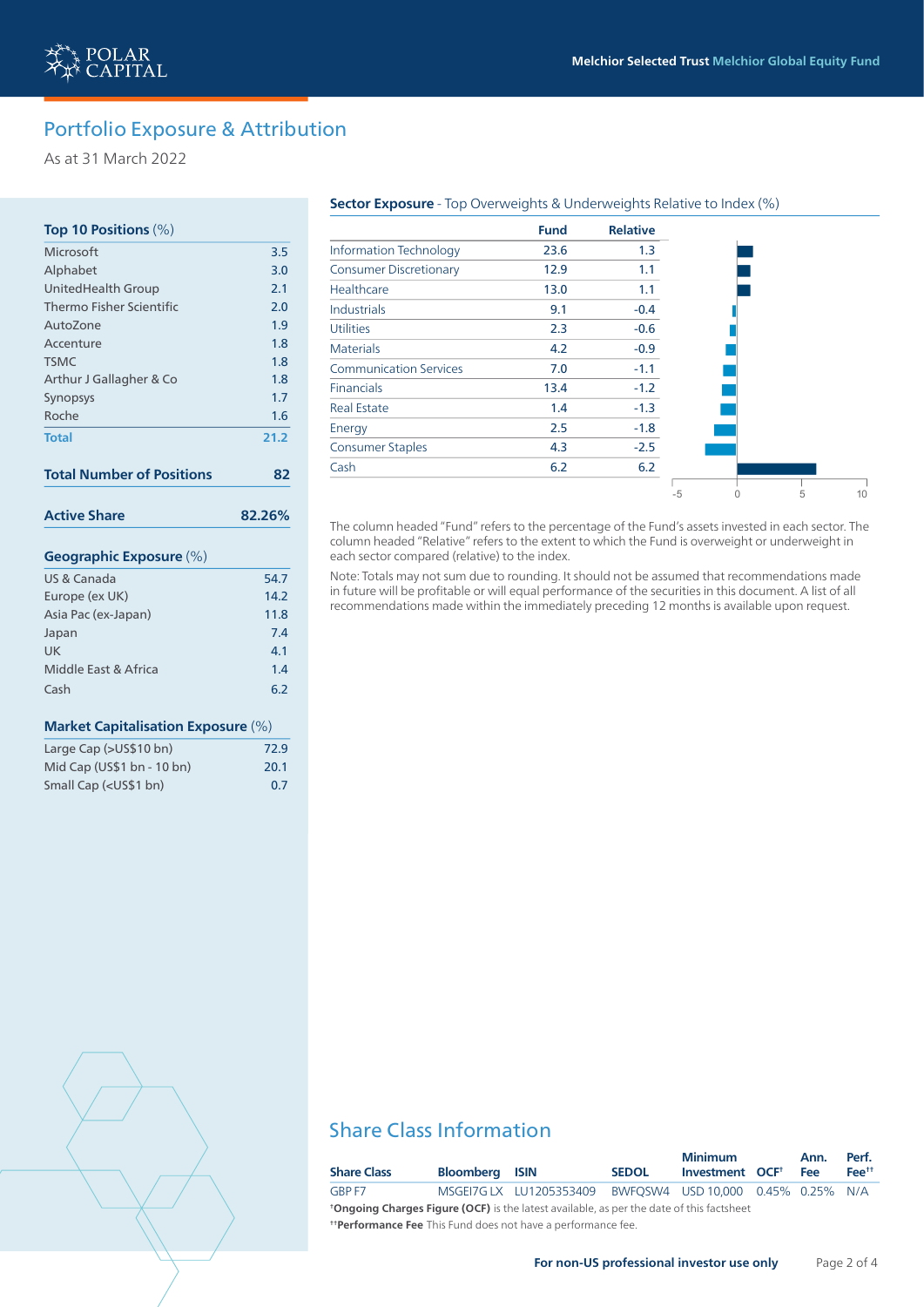

# Fund Manager's Comments

The Fund ended a difficult first quarter of 2022 with its NAV down 13.5% (F7 GBP Share Class) on the start of the year, some way behind the return on the MSCI All Countries World Index (ACWI). The Fund's NAV was up modestly in March but again lagged ACWI. Significant changes were made to the portfolio holdings during the final week of the quarter.

#### **Market review**

Global equity markets dropped sharply at the start of March before a strong rally from mid-month as the initial shock of the Russian invasion of Ukraine was absorbed. The real zip took hold after soothing comments on US wage inflation were made by Jerome Powell, the US Federal Reserve Chair, after the 16 March FOMC meeting. At the meeting, the Federal Reserve raised its target Fed Funds rate for the first time since 2018 and indicated it expects to raise rates six more times in the current year, as well as to start shrinking its balance sheet, possibly starting as soon as the May meeting. Powell's remarks on the absence of a wage cost spiral triggered the sharp rally by equity markets.

The shorter-term outlook for equity markets now hinges on corporate earnings expectations as the tension between current and future inflation rates plays out. In the medium term, the risk of a shift from commodity and consumer goods price inflation to a sticky wagedriven inflation environment is not being fully discounted by markets, nor is the risk that central banks have to play catch-up by tightening policy more aggressively as inflation outpaces expectations.

Hopefully, extra workers will be taken on in the US and UK to absorb the demand for staff, allowing the already flagged rate hikes to mitigate the spikes in energy costs, house prices and wage demands which have followed the Covid reset. If not, sharper policy action than expected will dent economic growth and equity markets.

It is very clear from the reshaped landscape in Q1 that the 2009- 20 investment regime has gone, and higher nominal interest rates, persistently higher costs (of labour, energy and materials) and perhaps less demand from consumers will be the order of the day. This suggests a squeeze on corporate profits which has not yet been reflected in earnings revisions, although the derating of growth stocks in the first quarter is a sign that this risk has started to be priced in. In the US and Europe, Q1 corporate earnings growth looked reasonably robust but they were really driven by the energy and commodity sectors. With US corporate profits at an all-time high as a share of US GDP, there is probably limited headroom for margins to rise to absorb higher costs.

### **Fund activity**

This background picture of valuation compression, softer earnings revisions and the relative price underperformance by growth has been coming through in the scores we calculate on the Fund's investment universe of 5,000 companies. As a result, the Fund's portfolio has now shifted towards higher scoring stocks in a wider range of sectors, with a number of underperforming holdings in the technology and consumer sectors being cut. The Fund now has a more neutral sector exposure compared to the benchmark index and a regional distribution more closely aligned with the index as well.

The ability to use our Systematic Research Engine (SyREn) scoring process to continuously identify new holdings which match our

desired profile allows the Fund to adjust to changed circumstances. This profile reflects:

- •A history of producing economic returns above the stock's cost of capital, combined with the growth in the capital base on which it earns those returns
- •A significant gap between a fair value based on the history of this return profile and the current share price
- Positive profit momentum and expectations based on revisions by stockbrokers to their published earnings forecasts
- •A positively trending share price relative to the benchmark index, which is ideally accelerating

The Fund's main source of underperformance in March was in technology, with **Sunny Optical Technology Group** (down 31%) and **The Trade Desk Inc** (down 17%) being the two worst performers, partly offset by Korea's **Innox Advanced Materials Co**., which was up 29%. Financial stocks were positive, led by US insurance broker **Arthur J Gallagher & Co.** which was up 13% in March. Most regions were negative for the Fund, led by North America and Europe, with the Fund's Japanese and South Korean holdings outperforming.

Over the quarter as a whole, the rotation in style which began in the first week of January hit the kinds of growth stock the Fund owned, principally in the technology and consumer sectors but also sprinkled across the rest of the portfolio. Rather than stock-specific events, significant price declines in many holdings reflected the sustained underperformance of quality and momentum characteristics and the underperformance of smaller and mid-cap stocks. Overall, the Fund's bias towards these characteristics, away from classic value stocks and sectors, was the major cause of a disappointing quarter.

Nick Mottram

6 April 2022

It should not be assumed that recommendations made in future will be profitable or will equal performance of the securities in this document. A list of all *recommendations made within the immediately preceding 12 months is available upon request.*